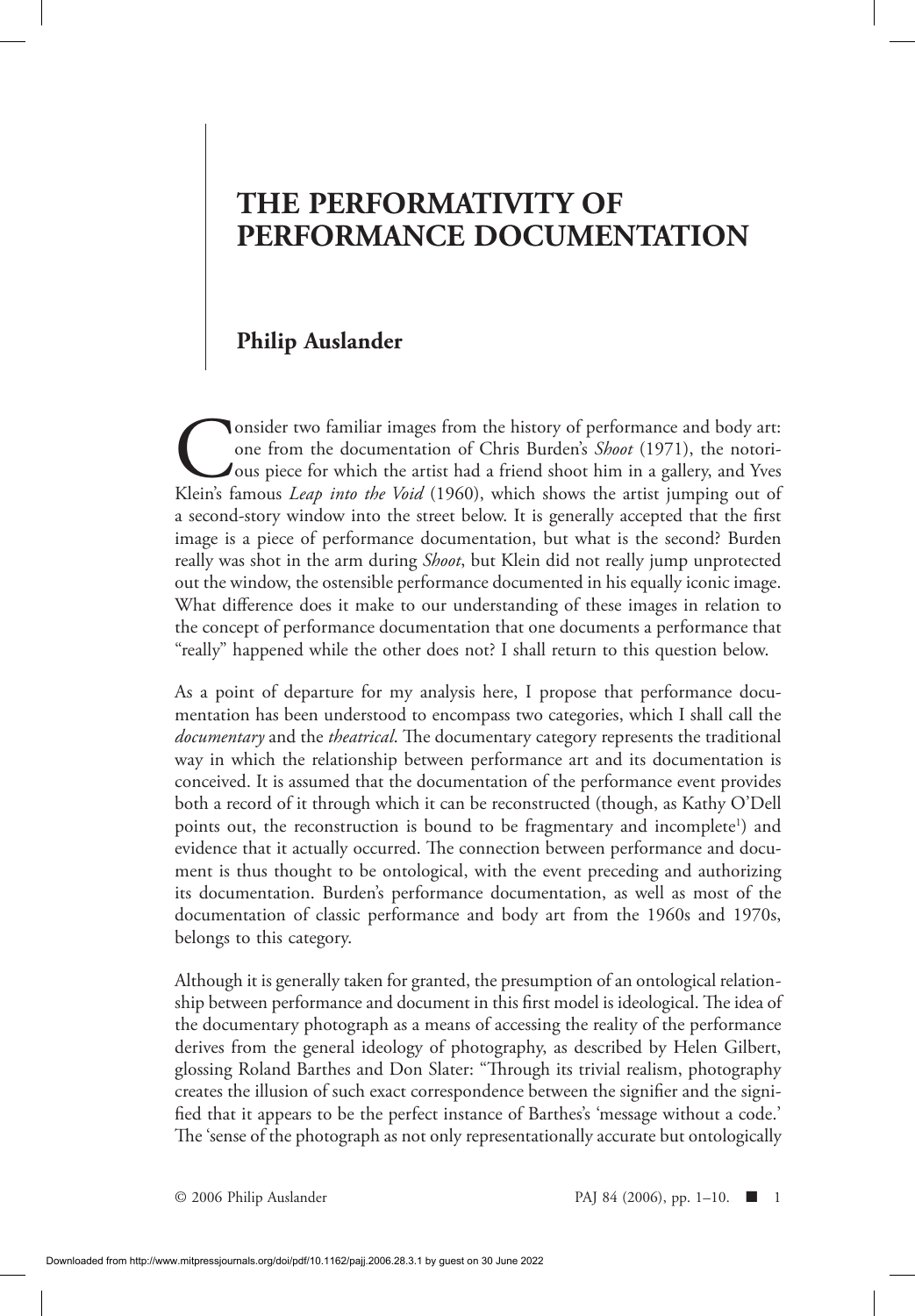connected to the real world allows it to be treated as a piece of the real world, then as a substitute for it.'"2 (In relation to Slater's notion that the photograph ultimately substitutes for reality, it is worth considering whether performance recreations based on documentation actually recreate the underlying performances or perform the documentation. *Poor Theatre* (2004), in which the Wooster Group recreates performances by Jerzy Grotowski and William Forsythe, and Marina Abramovic's reenactments of other artists's performances in *Seven Easy Pieces* (2005) are recent examples of work that clearly play with this slippery question.

Jon Erickson suggests that the use of black and white photography in classic performance documentation enhances photography's reality effect (for Erickson, color photographs assert themselves more strongly as objects in their own right). "There is a sense of mere utility in black-and-white, which points to the idea that documentation is really only a supplement to a performance having to do with context, space, action, ideas, of which the photograph is primarily a reminder."3 Amelia Jones takes up the idea of the documentary photograph as a supplement to the performance to challenge the ontological priority of the live performance. She offers a sophisticated analysis of "the mutual supplementarity of . . . performance or body art and the photographic document. (The body art event needs the photograph to confirm its having happened; the photograph needs the body art event as an ontological 'anchor' of its indexicality.)<sup>34</sup> While this formulation questions the performance's status as the originary event by suggesting the mutual dependence of performance and document (the performance is originary only insofar as it is documented), it also reaffirms the status of the photograph as an access point to the reality of the performance, a position on which Jones must insist since she argues it to defend her own practice of writing about performances she never saw in the flesh (a situation with which I am in complete sympathy).

In the theatrical category, I would place a host of art works of the kind sometimes called "performed photography," ranging from Marcel Duchamp's photos of himself as Rrose Selavy to Cindy Sherman's photographs of herself in various guises to Matthew Barney's *Cremaster* films. Other recent examples include the work of Gregory Crewdson and Nikki Lee. These are cases in which performances were staged solely to be photographed or filmed and had no meaningful prior existence as autonomous events presented to audiences. The space of the document (whether visual or audiovisual) thus becomes the only space in which the performance occurs. Klein's *Leap* belongs to this category. Klein had no audience apart from "close friends and photographers" when he jumped (which he did several times, "attempting to get the desired transcendent expression on his face") and used a protective net that does not appear in the photograph, which is actually a composite of two different shots unified in the darkroom.<sup>5</sup> (It is an open question whether the friends were there to witness a performance or a photo shoot—in either case, they did not see the event depicted in the photograph.) The image we see thus records an event that never took place except in the photograph itself.

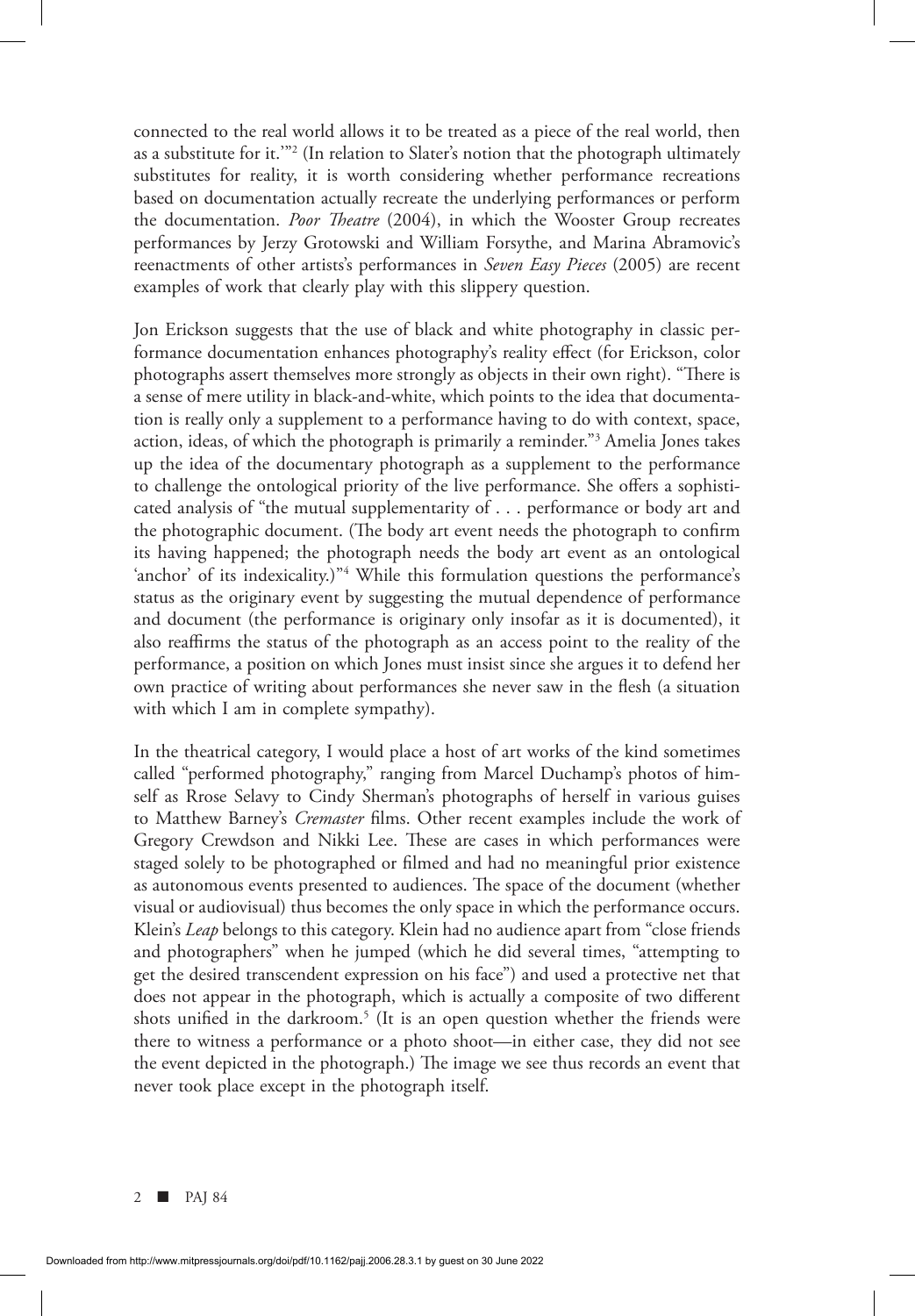From a traditional perspective, the documentary and theatrical categories are mutually exclusive. If one insists upon the ontological relationship by demanding that, to qualify as a performance, an event must have an autonomous existence prior to its documentation, then the events underlying the works in the second category are not performances at all and the images are not documents, but something else, another kind of art work perhaps (the phrase "performed photography," for instance, suggests that such works be understood as a kind of photograph rather than as performances). Erickson gestures toward such a position (without actually adopting it) in his review of Roselee Goldberg's book *Performance: Live Art Since 1960* when he poses the question: "does [the book] defeat its own premise when it includes the 'performed photography' of Cindy Sherman, video, film stills (Matthew Barney's Cremaster), and even the drawings and sculptures of Robert Longo?"<sup>6</sup> Since these are all recordings of one sort or another, how can they qualify as "live" art?

From a different perspective, however, the two categories appear to have much in common. Although it is true that the theatrical images in the second category either had no significant audience other than the camera or could have had no such audience (because they never took place in real space), it is equally true that the images in *both* categories were staged for the camera. Although some of the early documentation of performance and body art was not carefully planned or conceived as such, performance artists who were interested in preserving their work quickly became fully conscious of the need to stage it for the camera as much as for an immediately present audience, if not more so. They were well aware of what Jones describes as performance's "dependence on documentation to attain symbolic status within the realm of culture."7 Burden, for example, "carefully staged each performance and had it photographed and sometimes also filmed; he selected usually one or two photographs of each event for display in exhibitions and catalogs . . . . In this way, Burden produced himself for posterity through meticulously orchestrated textual and visual representations."8 As another example, the European body artist Gina Pane describes the role of photography in her work in the following terms: "It creates the work the audience will be seeing afterwards. So the photographer is not an external factor, he is positioned inside the action space with me, just a few centimeters away. There were times when he obstructed the [audience's] view!"9

It is clear, then, that such archetypal works of performance and body art as Burden's and Pane's were not autonomous performances whose documentation supplements and provides access to an originary event. Rather, the events were staged to be documented at least as much as to be seen by an audience; as Pane observes, sometimes the process of documentation actually interfered with the initial audience's ability to perceive the performance. In this respect, no documented piece is performed solely as an end in itself: the performance is always at one level raw material for documentation, the final product through which it will be circulated and with which it will inevitably become identified, justifying Slater's claim that the photograph ultimately replaces the reality it documents (or, as O'Dell puts it, "performance art is the virtual equivalent of its representations"10). In the end, the only significant difference between the documentary and theatrical modes of performance documentation is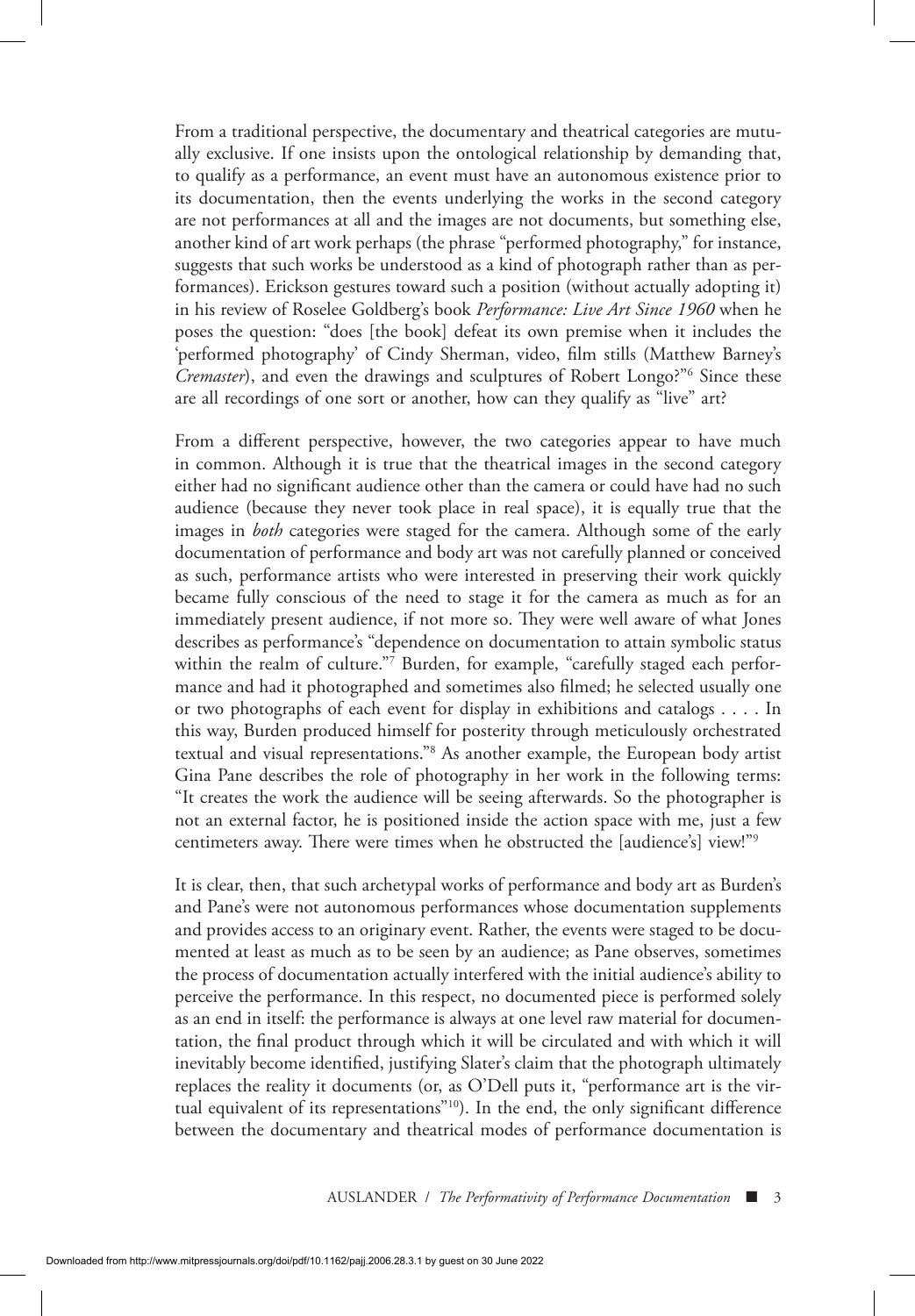ideological: the assumption that in the former mode, the event is staged primarily for an immediately present audience and that the documentation is a secondary, supplementary record of an event that has its own prior integrity. As I have shown here, this belief has little relation to the actual circumstances under which performances are made and documented.

Before drawing conclusions about these issues, I shall place one more piece of evidence into the mix: a performance by Vito Acconci entitled *Photo-Piece* (1969) that raises some trenchant questions about the relationship between performance and documentation.<sup>11</sup> Acconci's verbal description of the performance is simple: "Holding a camera, aimed away from me and ready to shoot, while walking a continuous line down a city street. Try not to blink. Each time I blink: snap a photo." The documentation of the piece displays a grid of 12 black and white photographs of a fairly desolate stretch of Greenwich Street in New York City above the verbal instruction. Like many of Acconci's performances of this time, *Photo-Piece* was premised on failure, since it is obviously impossible that Acconci could walk down a street for any length of time without blinking.<sup>12</sup> It also has to do with achieving a high level of self-consciousness in mundane circumstances, as Acconci must become hyper-aware of an autonomic function (and perhaps equally aware of his surroundings) as he walks. Furthermore, as artist Seth Price has suggested to me, Acconci was making art out of nothing, an art without content.

This performance confounds the already shaky distinction between the categories of documentary and theatrical images. On the one hand, the photos Acconci produced serve the traditional functions of performance documentation: they provide evidence that he actually performed the piece and allow us to reconstruct his performance. They do not do so in the traditional manner, however, because they do not actually show Acconci performing: they are photographs *by* Acconci, taken while performing, not photographs *of* Acconci performing. They partake of the traditional ontology of performance documentation nevertheless. Since the action of the piece consisted of taking photographs, the existence of the photographs serves as the primary evidence that Acconci executed his own instructions: because the photographs were produced *as* (or perhaps *by*) the performance (rather than *of* the performance), the ontological connection between performance and document seems exceptionally tight in this case.

On the other hand, Acconci's performance was also very like those in the theatrical category inasmuch as it was not available to an audience in any form apart from its documentation. A look at the photographs shows that the street was deserted—there were no bystanders to serve as audience. More importantly, the only thing bystanders would have seen was a man walking and taking pictures: they would have had no way of understanding they were witnessing a performance. Acconci's photographs thus are more theatrical than documentary, for it is only through his documentation that his performance exists *qua* performance.

 $\blacksquare$  PAJ 84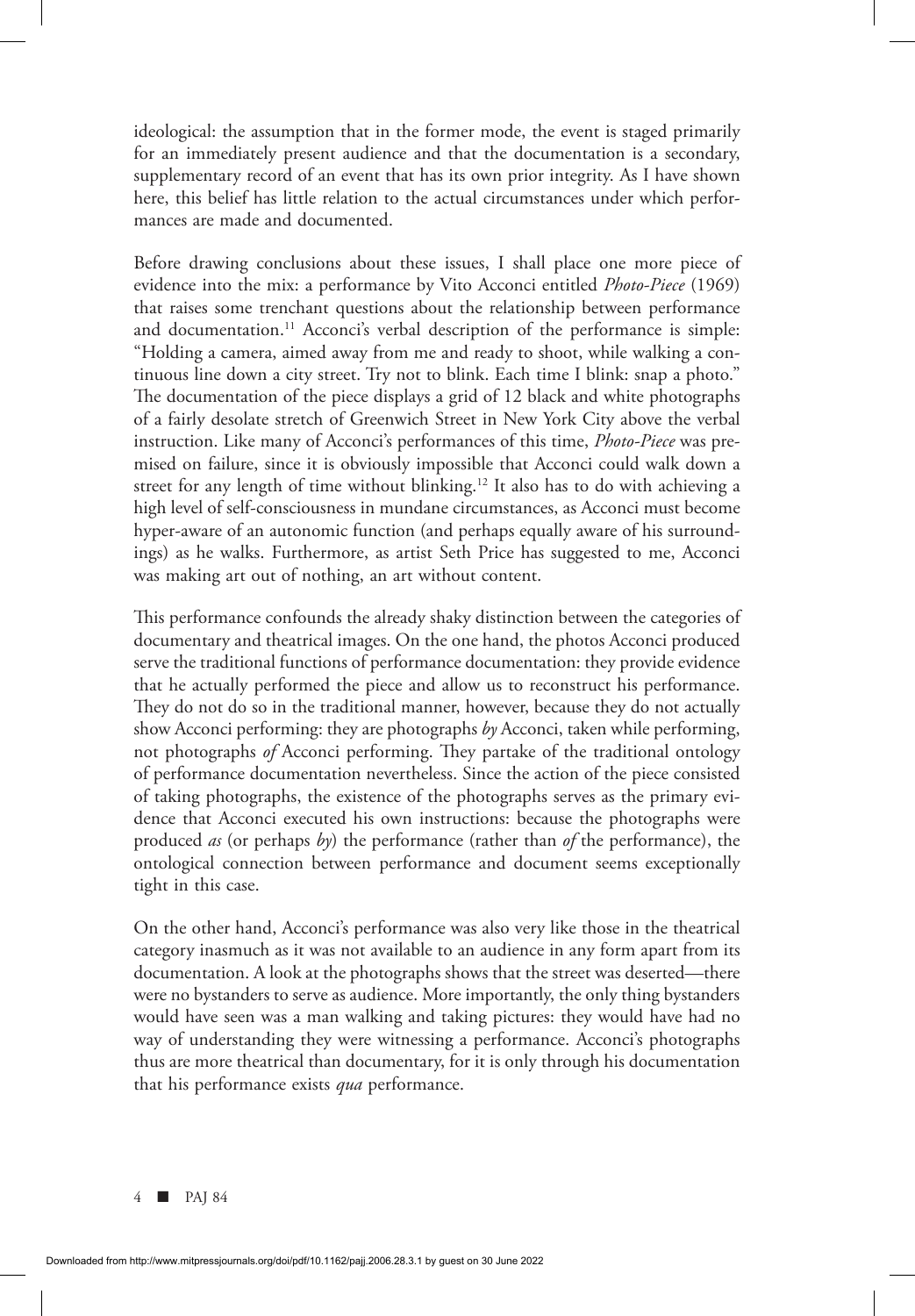Acconci's *Photo-Piece* points toward a central issue: the performativity of documentation itself. I am using the term performative in J. L. Austin's most basic sense. Speaking of language, Austin calls statements whose utterance constitutes action in itself *performatives* (e.g., saying "I do" in a marriage ceremony). Distinguishing performative utterances from constative utterances, Austin argues that "to utter [a performative sentence] is not to *describe* my doing of what I should be said in so uttering to be doing or to state that I am doing it: it is to do it."13 If I may analogize the images that document performances with verbal statements, the traditional view sees performance documents as constatives that describe performances and state that they occurred. I am suggesting that performance documents are not analogous to constatives, but to performatives: in other words, *the act of documenting an event as a performance is what constitutes it as such*. Documentation does not simply generate image/statements that describe an autonomous performance and state that it occurred: it produces an event as a performance and, as Frazer Ward suggests, the performer as "artist."14

Perhaps this point will be clearer when articulated to a straightforward definition of performance such as Richard Bauman's:

> Briefly stated, I understand performance as a mode of communicative display, in which the performer signals to an audience, in effect, "hey, look at me! I'm on! watch how skillfully and effectively I express myself." That is to say, performance rests on an assumption of responsibility to an audience for a display of communicative virtuosity. [. . .] In this sense of performance, then, the act of expression itself is framed as display: objectified, lifted out to a degree from its contextual surroundings, and opened up to interpretive and evaluative scrutiny by an audience both in terms of its intrinsic qualities and its associational resonances. [. . .] The specific semiotic means by which the performer may key the performance frame—that is, send the metacommunicative message "I'm on"—will vary from place to place and historical period to historical period. [. . .] The collaborative participation of an audience, it is important to emphasize, is an integral component of performance as an interactional accomplishment.<sup>15</sup>

I will not discuss the issues of skill and communicative virtuosity as they apply to performance and body art here, except to say that in an earlier consideration of Acconci's work, I observed, "critical standards for 'body art' are hard to articulate."16 The virtuosity of this kind of performance, as well as most performance and body art from the 1960s and 1970s, clearly does not reside in the performer's mastery of conventional performance skills: perhaps it resides in the originality and audacity of conception and execution.

Bauman's other points concerning the framing of an event as performance and the concept of responsibility to the audience are directly germane to *Photo-Piece*, however. Since there was no audience for the "live" performance and the event was not framed as performance for whatever accidental audience may have been

AUSLANDER / *The Performativity of Performance Documentation*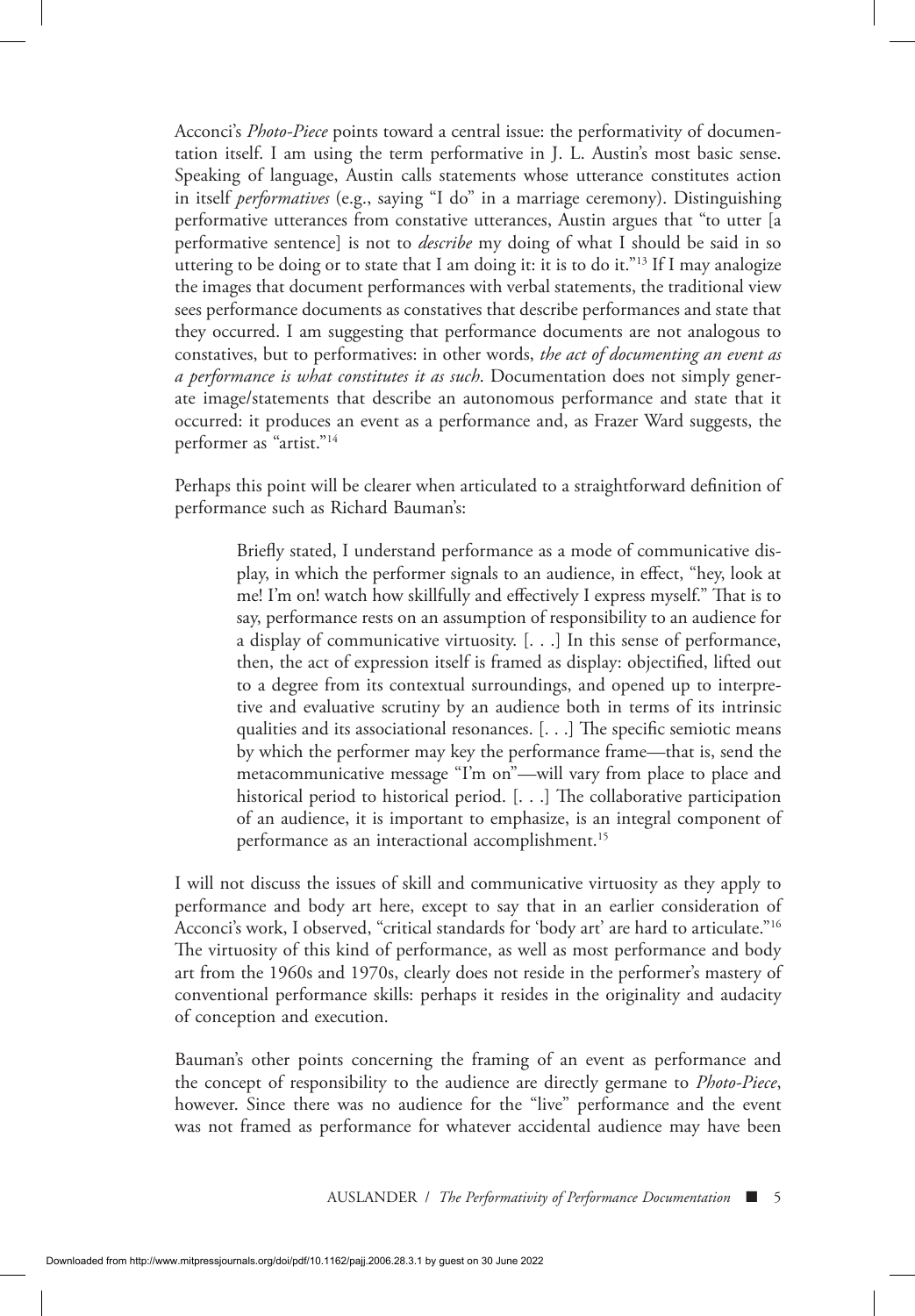present (that is, Acconci provided no metacommunication to tell that audience he was performing, not just walking and taking pictures) it is solely through the documentation that Acconci's actions are "framed as display" and "lifted out . . . from [their] contextual surroundings." It was also through the acts of documenting and presenting the documentation that Acconci assumed responsibility to an audience. It is crucial that the audience in question is the one that perceived his actions solely by means of the documentation rather than the incidental audience that may have seen him walking and photographing on Greenwich Street. It is this documentation—and nothing else—that allows an audience to interpret and evaluate his actions as a performance.

I realize that Acconci's performance is a special case but it is not as special as it may seem. All of the works in the theatrical category I posited earlier have the same relationship to performance as *Photo-Piece*: In all cases, the actions undertaken by the artist and depicted in the images become available to an audience as performances solely through their documentation, and it is by virtue of presenting the photographs of their actions that the artists frame the depicted actions as performances and assume responsibility to the audience. As with the Acconci piece, the audience to whom they assume responsibility is the audience for the documentation, not for the live event.

The performances in the documentary category work differently, at least to an extent, because they generally have a dual existence: they are framed as performances by being presented in galleries or by other means and there is an initial audience to which the performer assumes responsibility as well as a second audience that experiences the performance only through its documentation. But this difference is much less substantial than it may appear. Consider the status of the initial audience with respect to documentation. Whereas sociologists and anthropologists who discuss performance stipulate, like Bauman, that the presence of the audience and the interaction of performers and audience is a crucial part of any performance, the tradition of performance art documentation is based on a different set of assumptions. It is very rare that the audience is documented at anything like the same level of detail as the art action. The purpose of most performance art documentation is to make the *artist's work* available to a larger audience, not to capture the performance as an "interactional accomplishment" to which a specific audience and a specific set of performers coming together in specific circumstances make equally significant contributions. For the most part, scholars and critics use eyewitness accounts to ascertain the characteristics of the performance, not the audience's contribution to the event, and discussions of how a particular audience perceived a particular performance at a particular time and place and what that performance meant to that audience are rare.<sup>17</sup> In that sense, performance art documentation participates in the fine art tradition of the reproduction of *works* rather than the ethnographic tradition of capturing *events*. 18

I submit that the presence of that initial audience has no real importance to the performance as an entity whose continued life is through its documentation because our usual concern as consumers of such documentation is with recreating the artist's

6 **PAJ 84**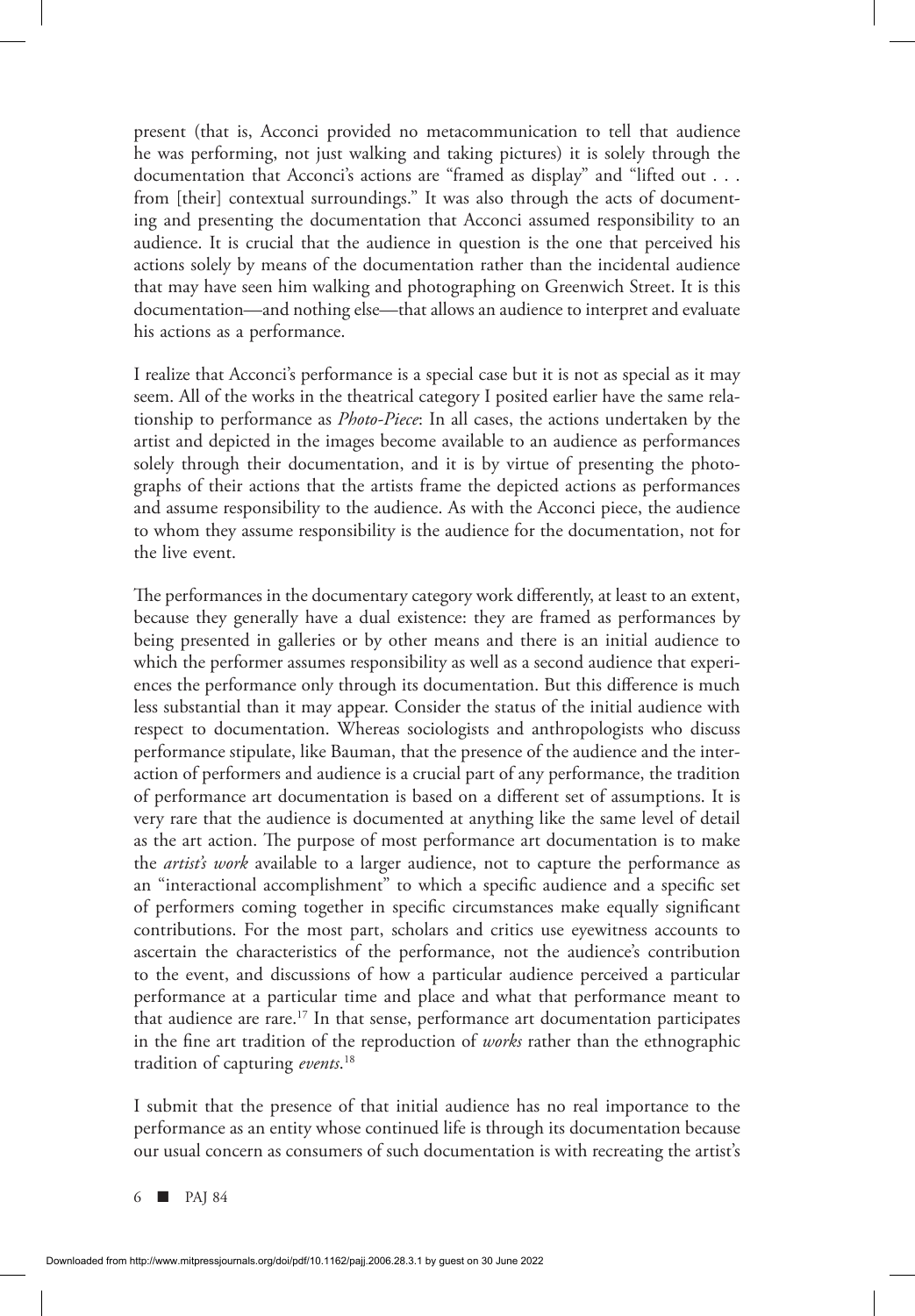work, not the total interaction. As a thought experiment, consider what would happen were we to learn that there actually was no audience for Chris Burden's *Shoot*, that he simply performed the piece in an empty gallery and documented it. I suggest that such a revelation would make no difference at all to our perception of the performance, our understanding of it as an object of interpretation and evaluation, and our assessment of its historical significance. In other words, while the presence of an initial audience may be important to performers, it is merely incidental to the performance as documented. As the statement from Gina Pane I quoted earlier makes abundantly clear, when artists decide to document their performances, they assume responsibility to an audience other than the initial one, a gesture that ultimately obviates the need for an initial audience (which, in Pane's case, could not really participate fully as an audience because of the exigencies of documentation). In the long run, it makes no more difference whether there actually was a physically present audience for *Shoot* or any number of other classic works of performance art than it does whether someone happened to see Acconci on Greenwich Street or wandered into the studio while Cindy Sherman was shooting one of her disguised self-portraits. In that sense, it is not the initial presence of an audience that makes an event a work of performance art: it is its framing as performance through the performative act of documenting it as such.

I return now to the question I posed at the beginning: What difference does the fact that the image of Chris Burden documents something that really happened and the image of Yves Klein does not make to our understanding of these images in relation to the concept of performance documentation? My answer: If we are concerned with the historical constitution of these events as performances, it makes no difference at all. It follows from my assertion that the identity of documented performances as performances is not dependent on the presence of an initial audience that we cannot dismiss studio fabrications of one sort or another from the category of performance art because they were not performed for a physically present audience. My suggestion that performance art is constituted as such through the performativity of its documentation is equally true for both Burden's piece and Klein's. The fact that one could and did occur before a live audience while the other could not and did not is not a significant difference in this context. This also seems to be the case in more pragmatic terms: this difference between the images has had no consequence in terms of their iconicity and standing in the history of art and performance.

If we are concerned not just with the determination of what makes an event a performance, but also with the notion of authenticity in performance, then the distinction between the two images may seem more significant. I alluded earlier to a position that would treat the Klein photograph as something other than a performance because it documents an event that never actually occurred as we see it in the image. This position seems to me ultimately untenable, however. If I may be permitted an analogy with another cultural form, to argue that Klein's leap was not a performance because it took place only within photographic space would be equivalent to arguing that the Beatles did not perform the music on their *Sgt. Pepper's Lonely Hearts Club Band* album because that performance exists only in the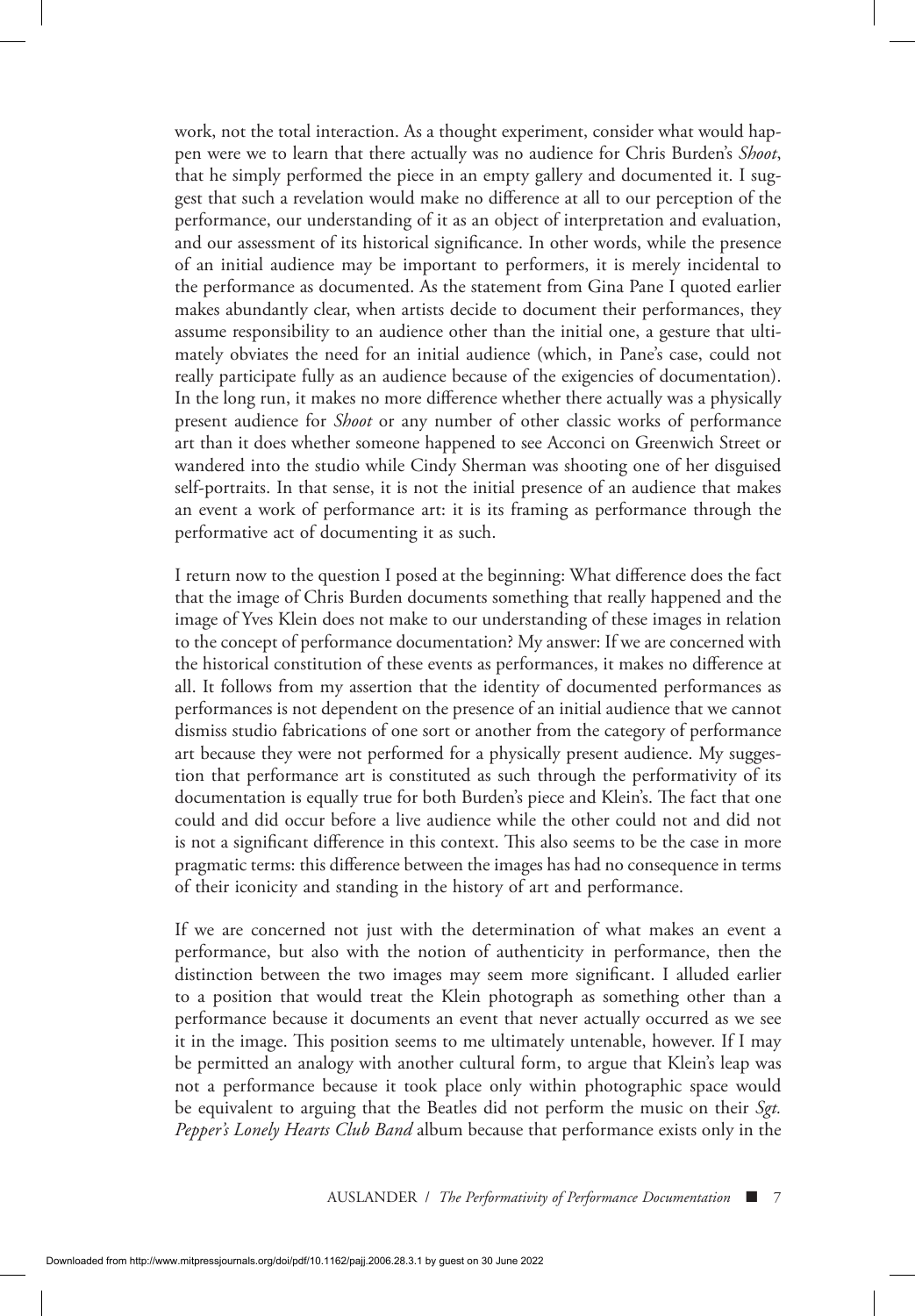space of the recording: the group never actually performed the music as we hear it.19 I would consider any such claim absurd: Of course the Beatles performed that music—how else are to understand it if not as a performance by the Beatles? And of course Yves Klein performed his jump.

Those who are particularly concerned with recorded music have discussed the whole question of the relationship between performance and its documentation extensively. The two basic categories of that discussion are similar to the ones I have posited here: *documentary* and *phonography*, where documentary recordings are assumed to be straightforward capturings of real sonic events and phonography consists in the "sonic manipulation" of music to produce recordings of performances that never really happened that way. Lee B. Brown, an American philosopher who has addressed these issues, suggests that phonography produces "works of phonoart," a new category of "musical entities" to be considered in their own terms as art works distinct from traditional musical performances.<sup>20</sup>

This is a version of an argument I have already rejected, of course, since Brown solves the problem of the relationship between performances and documentation by insisting that phonography, the aural equivalent of the performed photography I have been discussing, is not a form of performance but constitutes a new kind of musical event altogether. For me, by contrast, phonoart is a species of musical performance, albeit a species that exists only in the space of recording. But Brown acknowledges an important point: that the phenomenological boundaries between documentary and phonography are blurry: it is not always clear "whether a given product is to be understood as a piece of phonoart or a transparent document of a performance." He cites as an example "the albums of 'duets' that Frank Sinatra recorded a few years before his death. They *sound* documentary" even though Sinatra never actually sang with his partners and "the impression of two singers in dialogue with one another is sheer illusion."<sup>21</sup>

One could say exactly the same thing about the Klein photograph: It *looks* documentary even though the impression that Klein leapt unprotected from the window is sheer illusion. At the phenomenal level, there is not necessarily any intrinsic way of determining whether a particular performance image is documentary or theatrical. And even if one does know, precisely what difference does that knowledge make? Are we deprived of the pleasure of hearing Sinatra sing with his duet partners because he did not actually do that? Similarly, is our appreciation of Klein's image of himself leaping into the void sullied by the fact that he erased the safety net from the photograph? Can we not appreciate Sherman's particular ways of embodying an enormous range of characters and images because we never have direct access to her performing body? If we are to insist on a criterion of authenticity when contemplating performance documentation, we must ask ourselves whether we believe authenticity to reside in the circumstances of the underlying performance, which may or may not be evident from the documentation.

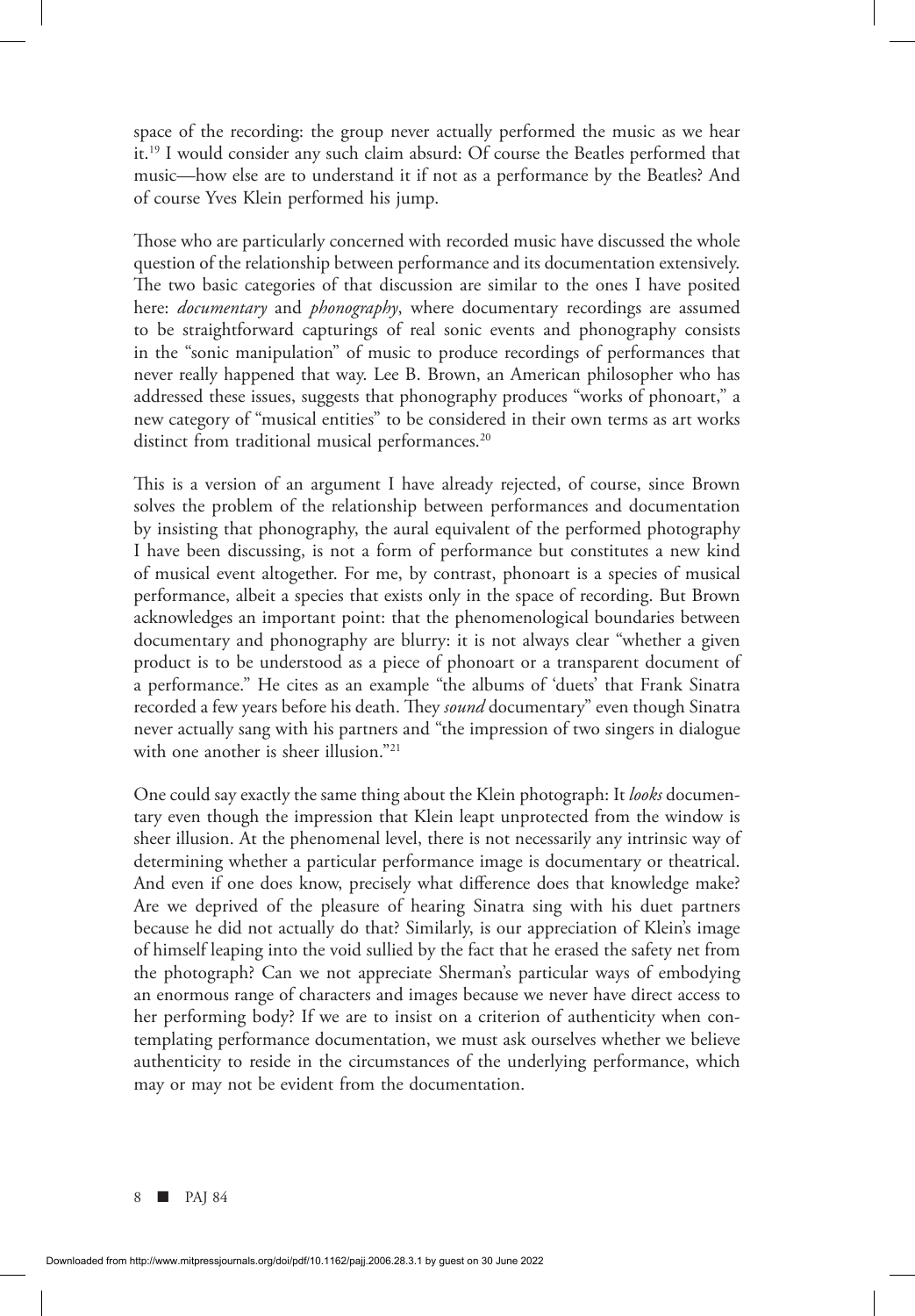Brown implies another possibility worth considering: that the crucial relationship is not the one between the document and the performance but the one between the document and its audience. Perhaps the authenticity of the performance document resides in its relationship to its beholder rather than to an ostensibly originary event: perhaps its authority is phenomenological rather than ontological. Just as one can have the pleasure of hearing Sinatra sing duets with singers with whom he had no real interaction, so one can have the pleasure of seeing Klein leap into the void or that of contemplating the implications of Burden's allowing himself to be shot. These pleasures are available from the documentation and therefore do not depend on whether an audience witnessed the original event. The more radical possibility is that they may not even depend on whether the event actually happened. It may well be that our sense of the presence, power, and authenticity of these pieces derives not from treating the document as an indexical access point to a past event but from perceiving the document itself *as a performance* that directly reflects an artist's aesthetic project or sensibility and for which we are the present audience.

## **NOTES**

1. Kathy O'Dell, "Displacing the Haptic: Performance Art, the Photographic Document, and the 1970s." *Performance Research* 2, 1 (1997): 73–74.

2. Helen Gilbert, "Bodies in Focus: Photography and Performativity in Post-Colonial Theatre." *Textual Studies in Canada* 10–11 (1998): 18.

3. Jon Erickson, "Goldberg Variations: Performing Distinctions." *PAJ: A Journal of Performance and Art* 21, 3 (1999): 98.

4. Amelia Jones, "'Presence' in Absentia: Experiencing Performance as Documentation." *Art Journal* 56, 4 (1997): 16.

5. Amelia Jones, "Dis/playing the Phallus: Male Artists Perform their Masculinities," *Art History* 17, 4 (1994): 554. Jones points out that Klein actually exposed the theatricality of his image by publishing two different versions of it, one with a bicyclist on the street and one without, thus tacitly revealing its constructed nature.

6. Erickson, 99.

7. Jones, "'Presence,'" 13.

8. Jones, "Dis/playing the Phallus," 568.

9. Quoted in O'Dell, 76–77.

10. O'Dell, 77.

11. Some might take exception to my categorizing Acconci's work as performance. While it is true that his work from this period is often classified under the rubric of conceptual art (and could also be considered process art) I make no apology for claiming it for performance. I am hardly the only one to do so: O'Dell, for instance, includes Acconci in the category of performance art without comment. Frazer Ward (see note 14) argues that the two categories should be seen as intertwined and engaged in an ongoing dialogue rather than as distinct.

AUSLANDER / *The Performativity of Performance Documentation*